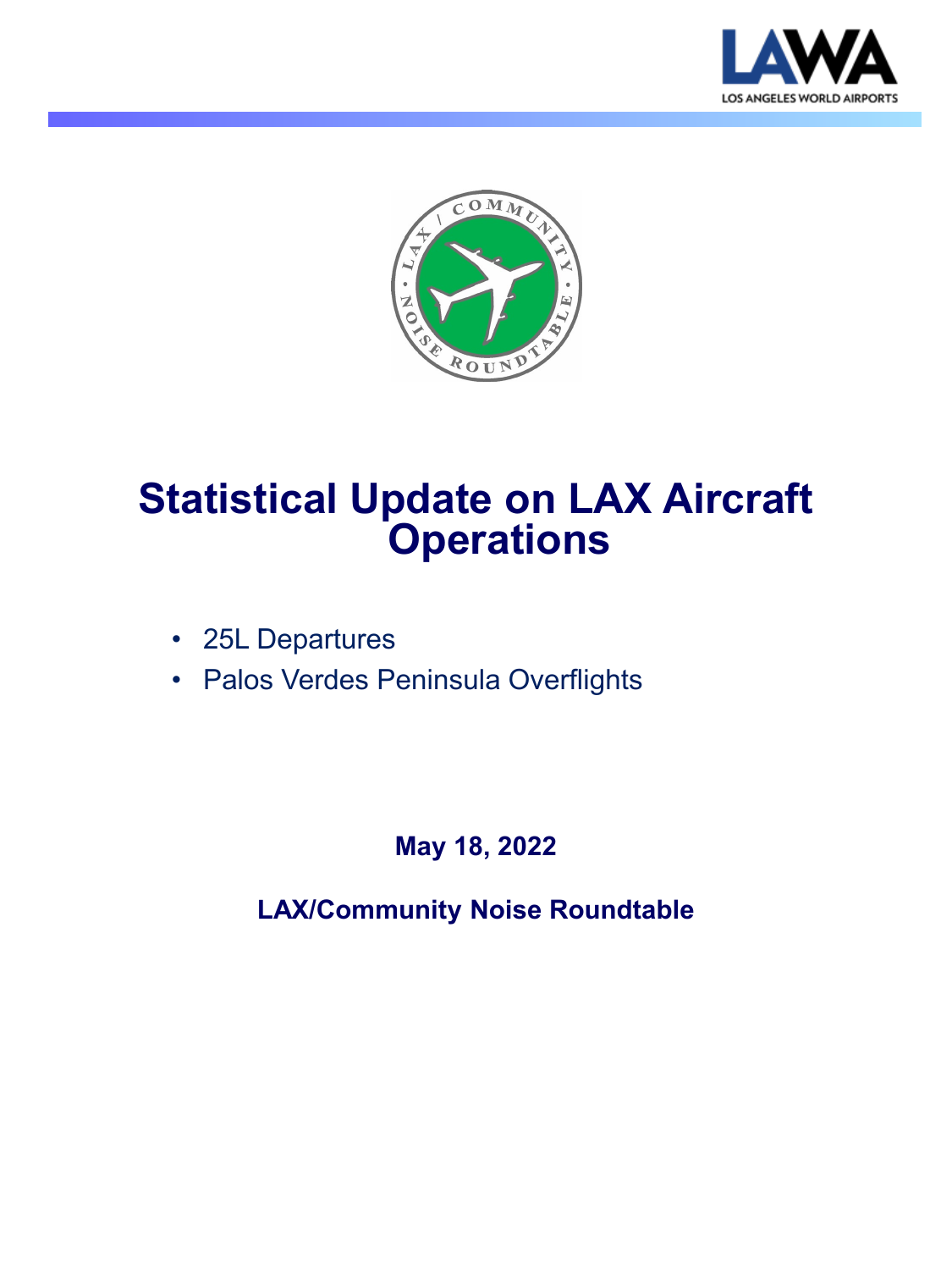## Departures from Runways 25L and 25R



The graphs below show statistics related to aircraft departing runways 25L and 25R at LAX. **LAX** 200,000 25R Departures 172,975 180,000 25L Departures 160,000 151,096 138,953 96% 140,000 116,600 86% 104,213 Number of Departures **Number of Departures** 120,000 93% 100,000 69% 89% 80,000 51,397 49,325 60,000 40,000 31% 91% 23,996 8,050 12,597 10,708 4,724 20,000 4% 11% 7% 9%  $\Omega$ 2017 2018 2019 2020 2021 YTD 2022

**Note:** In 2018, RWY 25R was was closed for 4 months for runway repair resulting in an increase in 25L departures. In 2020, slight uptick in 25L departures was most likely due to increased cargo operations.



Daytime LAX preferential runway use consists of aircraft departing on inner runways and arriving on outer runways for noise abatement.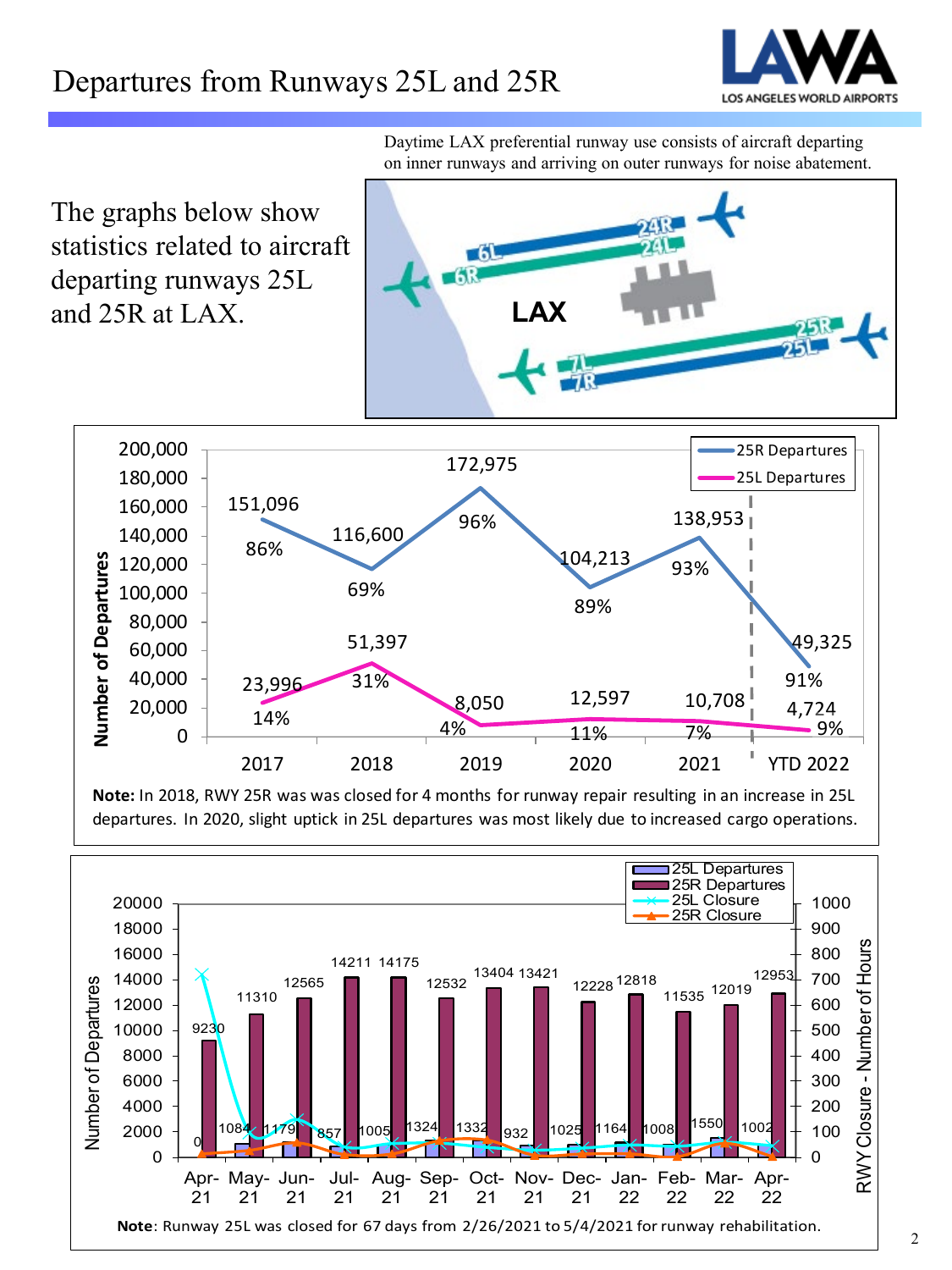## Palos Verdes Peninsula – Turboprop Overflights



The graphs below show statistics of southbound turboprop aircraft that depart from LAX and fly over the Palos Verdes Peninsula, following an established FAA departure route.

**Note:** Prior to SkyWest's fleet mix change (turboprop to jet aircraft) in early 2015, the number of southbound turboprop departures were about 800 per month, with around 300 aircraft flying over the PV Peninsula.

Sample Turboprop Departure Flight Track





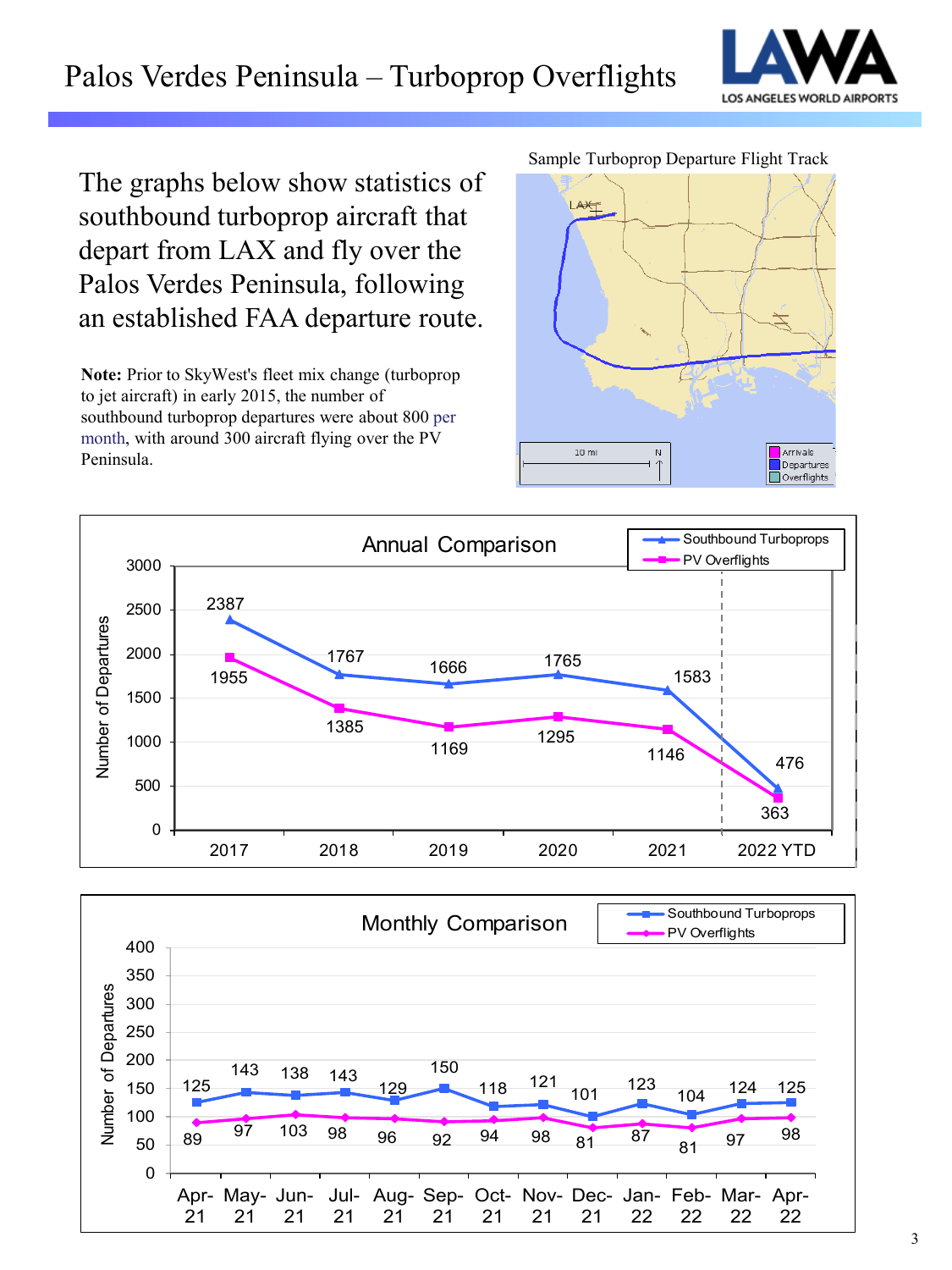

The graphs below show the total number of jets turning south upon departure from LAX and the number of those departures that fly over the Palos Verdes Peninsula.

Sample Jet Departure Flight Track Over PV Peninsula